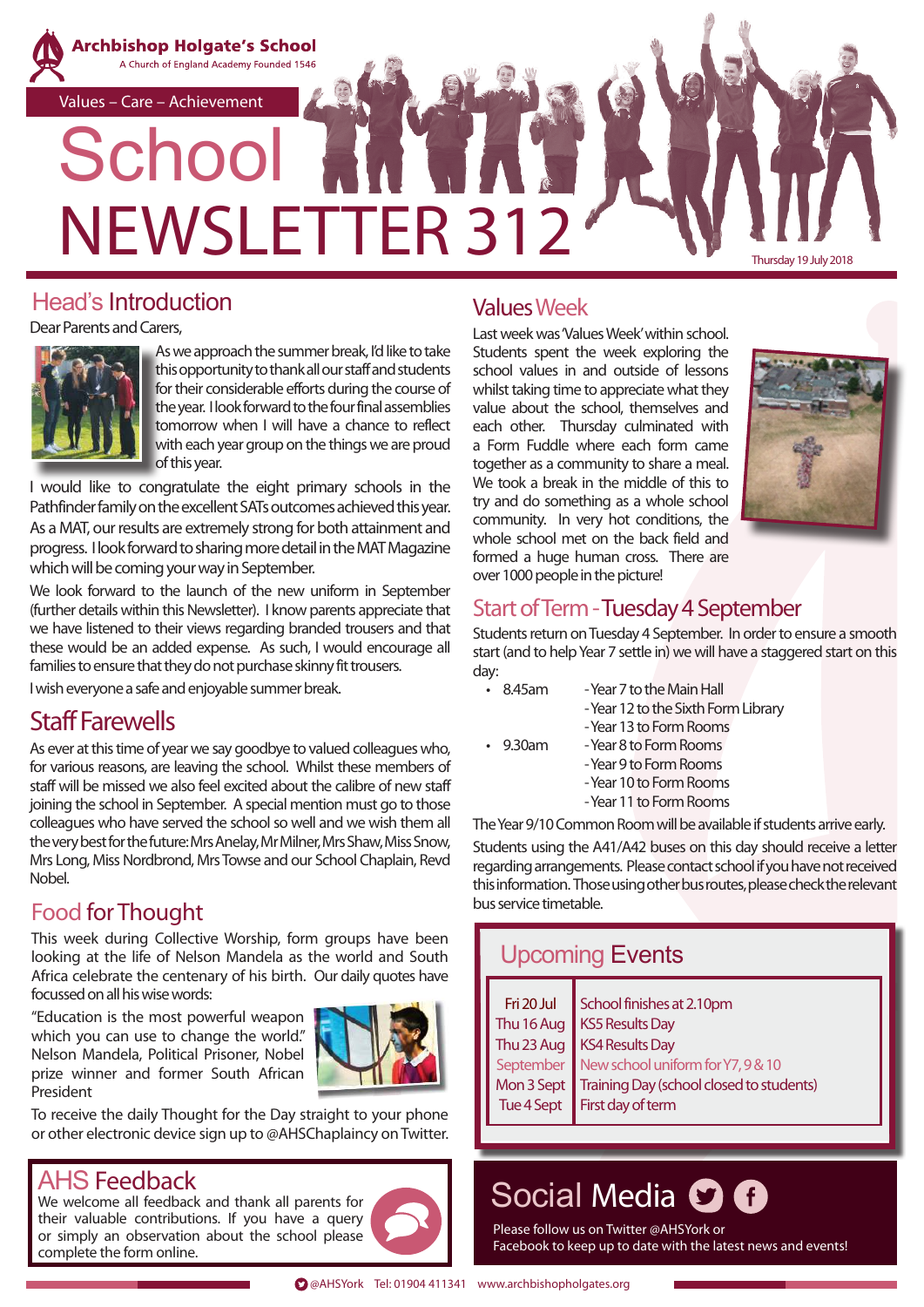## New School Uniform

A reminder that from September 2018 Year 7, 9 and 10 will wear the new uniform, whilst Year 8 and 11 will continue to wear the existing uniform for one more year.

There will be no change to the existing school PE kit.

Please find below recommended shops to purchase uniform items (shirts, skirts and trousers):

| <b>SHOP</b>             | <b>ITEM</b>                                                                 | <b>OUANTITY</b>                                                | <b>PRICE</b>                                                             |
|-------------------------|-----------------------------------------------------------------------------|----------------------------------------------------------------|--------------------------------------------------------------------------|
| KFAI<br><b>TFAMWFAR</b> | Shirts (boys/girls)<br><b>Skirts</b><br>Trousers (boys)<br>Trousers (girls) | 2 pack<br>1 pleated<br>Per pair<br>Per pair                    | £12.95 - £15.95<br>£14.99 - £16.99<br>£16.50 - £18.50<br>£16.50 - £18.50 |
| M&S                     | Shirts (unisex)                                                             | 2 pack                                                         | $£12 - £16$                                                              |
| $(\text{age }11+)$      | <b>Skirts</b>                                                               | 1 pleated                                                      | $£10 - £14$                                                              |
| currently have          | Trousers (boys)                                                             | Slim leg (not                                                  | $£11 - £15$                                                              |
| 20% offer               | Trousers (girls)                                                            | skinny)                                                        | £11-£15                                                                  |
| <b>ASDA</b>             | Shirts (unisex)<br><b>Skirts</b><br>Trousers (boys)<br>Trousers (girls)     | 2 pack<br>Pleated<br>Adjustable                                | £7.50 - £12.50<br>From £5<br>From f7<br>From £7                          |
| <b>TFSCO</b>            | Shirts (unisex)                                                             | 2 pack                                                         | From £8                                                                  |
|                         | <b>Skirts</b>                                                               | 2 pack pleated                                                 | From £11                                                                 |
|                         | Trousers (boys)                                                             | Per pair                                                       | From £7                                                                  |
|                         | Trousers (girls)                                                            | Per pair                                                       | From £7                                                                  |
| <b>SAINSBURYS</b>       | Shirts (unisex)<br><b>Skirts</b><br>Trousers (boys)<br>Trousers (girls)     | 3 pack<br>2 pack pleated<br>2 pack tulip<br>2 pack<br>Per pair | <b>From £8.50</b><br>$f11 - f13$<br>f12<br>£12<br>From £8                |
| <b>PRIMARK</b>          | Trousers (boys)                                                             | Per pair                                                       | From £5                                                                  |
|                         | Trousers (girls)                                                            | Per pair                                                       | From £5                                                                  |
| <b>NFXT</b>             | Shirts (girls)                                                              | 5 pack                                                         | $£22 - £27$                                                              |
|                         | Shirts (boys)                                                               | 5 pack                                                         | £22.50 - £28                                                             |
|                         | <b>Skirts</b>                                                               | <b>Black pleated</b>                                           | £9-£18                                                                   |
|                         | Trousers (boys)                                                             | Per pair                                                       | From £7                                                                  |
|                         | <b>Trousers (girls</b>                                                      | Per pair                                                       | From £7                                                                  |

You are welcome to call into Reception where you can view a variety of acceptable and non-acceptable school trousers and skirts, and gain additional guidance or clarity.

| Acceptable school trousers                                                                                                   | Unacceptable school trousers                                                                                                                 |  |
|------------------------------------------------------------------------------------------------------------------------------|----------------------------------------------------------------------------------------------------------------------------------------------|--|
| Fit: Regular, straight/slim<br>leg                                                                                           | Skinny, super skinny fit are not allowed<br>No leggings, jeggings or jeans allowed                                                           |  |
| Material: 100%Polyester,<br>Polyester/viscose mixed<br>(usually 65/35% mix)                                                  | Not school materials:<br>Viscose/polyamide/elastane mixed,<br>polyester/elastane mixed,<br>cotton/elastane mixed,<br>lycra and jean material |  |
| Length: To cover the whole<br>length of the leg                                                                              | Incorrect length: No ankles showing<br>Decoration: Trousers should have no<br>decorative zips, studs or pockets.                             |  |
| Acceptable school skirts                                                                                                     | Unacceptable school skirts                                                                                                                   |  |
| Pleated, box pleats, straight<br>(but not tight fitting)<br>Materials as above<br>Length: Skirts must be<br>worn to the knee | No tube, bodycon or other tight fitting skirts<br>No lycra, elastane and materials as above<br>Length: Skirts must be worn to the knee.      |  |

## Bright Sparks Learning Challenge Winner

Thanks to all the Year 7 students that have contributed to the Bright Sparks Learning Challenges this year;



the quality of the entries has been stunning. Students are invited to complete up to 3 challenges, with the winner receiving a £10 voucher and a meeting with Mr Daly. The final award this year goes to Adam Hodgson, 7Cy, who has commented on how Ronaldo is better than Messi, the use of mobile phones, emojis and also successfully saw into the future to predict that France would win the world cup. Well done!! We hope our young people have enjoyed the challenge of learning in a different way and the freedom to structure their work however they choose. Thank you.

## Uniform Donations

We would like to say a huge thank you to all parents for supporting the school to maintain our high standards and dress code with the donations of school uniform. We truly appreciate the response we have received.

Please can we ask that any school skirts and trousers that students have outgrown, but are still wearable, continue to be donated, they will be put to good use in the coming school year. Thank you.

## News from the Music Department

Music Stand Covers

Thank you very much to Textiles students who have been giving up their lunchtimes to work with Mrs Harvey to produce 20 wonderful stand covers for the Music department. We are very much looking forward to using them in our concerts and performances next year.



#### Student Achievement......

Congratulations to Ellie Willcox (9Di) for achieving a Distinction in her Grade 4 Flute exam! Well done Ellie.

## **Term Dates 2018-19**

| Autumn Term 2018                               |                                                                   |
|------------------------------------------------|-------------------------------------------------------------------|
| Students restart - Tue 4 Sept 2018             | Staff Training Day - Mon 3 Sept 2018 (School closed to students)  |
|                                                | Staff Training Day - Tue 25 Sept 2018 (School closed to students) |
| <b>HalfTerm</b><br>Term Ends - Fri 21 Dec 2018 | - 29 Oct - 2 Nov 2018                                             |
| Spring Term 2019                               |                                                                   |
|                                                | Staff Training Day - Mon 7 Jan 2019 (School closed to students)   |
| Students restart - Tue 8 Jan 2019              |                                                                   |
| <b>HalfTerm</b>                                | - 25 Feb - 1 Mar 2019                                             |
| Term Ends - Thu 11 Apr 2019                    |                                                                   |
|                                                | Staff Training Day - Fri 12 Apr 2019 (School closed to students)  |
| SummerTerm 2019                                |                                                                   |
|                                                | Students restart - Mon 29 Apr 2019                                |
|                                                | May Bank Holiday - Mon 6 May 2019                                 |
| <b>HalfTerm</b>                                | -27-31 May 2019                                                   |
| Term Ends Terri 19 Jul 2019                    |                                                                   |
|                                                | Staff Training Day - 22 Jul 2019 (School closed to students)      |
|                                                |                                                                   |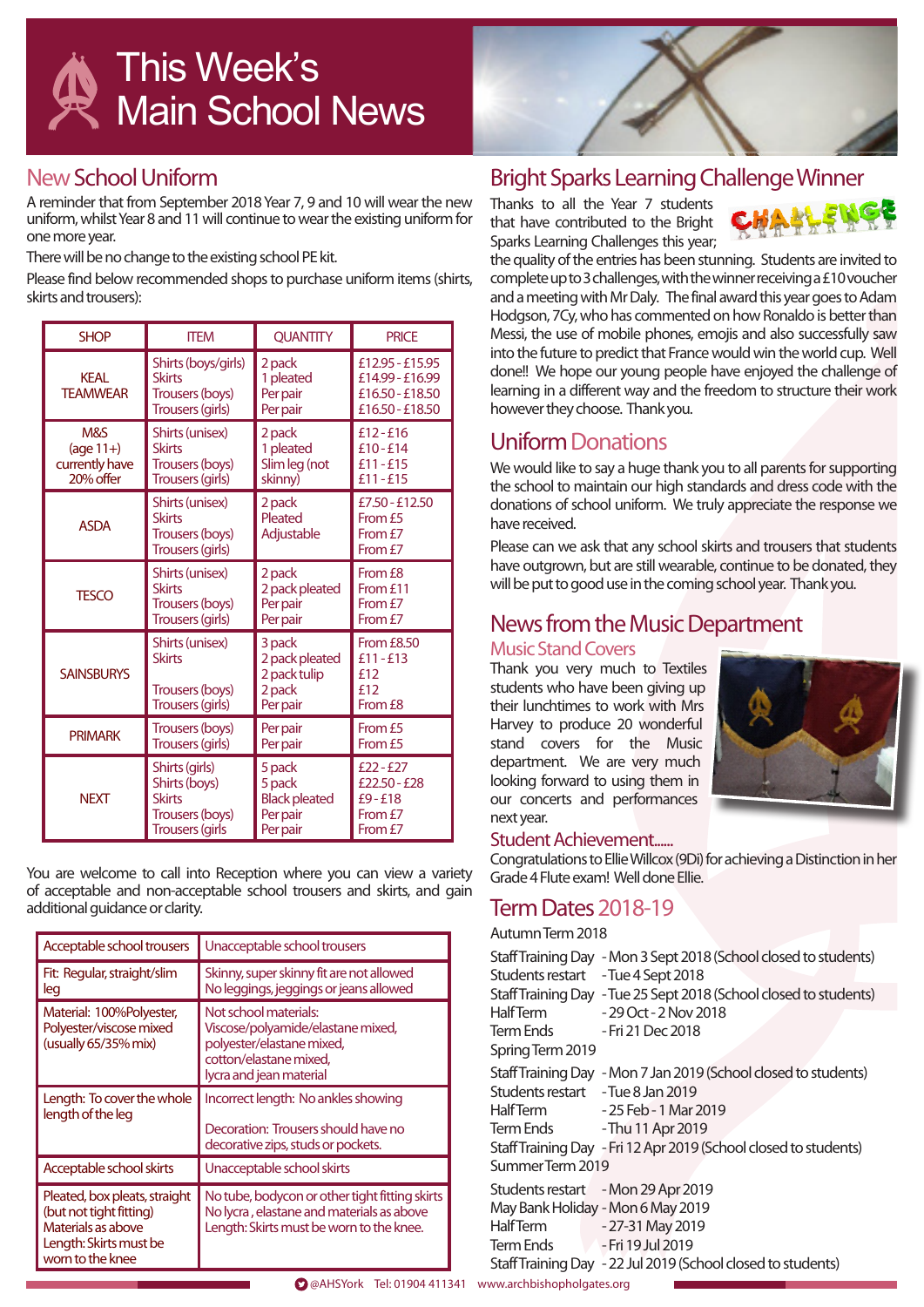# This Week's Sixth Form News



### Goodbye for now…

### Year 12

What a great year you have had. It seems like only two minutes ago that we were welcoming you in September and seeing lots of nervous and unsure faces. It didn't take you long to find your feet and look at you now. You have been graceful and extremely hard working. I am delighted that we are only half-way through, you are going to be excellent role models for the new cohort in September and you are going to push the boundaries of success next year. Your work ethic and aspiration is admirable. Rest well it is much deserved!

#### Year 13

I hope you are already enjoying a summer to remember. It is a long one and one of great adventure and anticipation. I cannot wait to see you all on 16 August when we will be able to celebrate your achievements and see the fruits of your labour. Thank you for the year group you have been, you are forceful and are sure of what you want. The recipe for a great generation! See you soon.

Francesca De Lashley, Assistant Head: Director of Sixth Form

### Teddy Bear's Picnic for the Great Get Together

Year 12 hosted a Teddy Bear's Picnic and Values Week quiz with a communal potluck lunch as part of the Great Get Together. It was a lovely afternoon celebrating our Sixth Form community and enjoying some time together, finding out more about the things we have in common.



## GCSE and Post-16 Results Days

If you are unable to attend Results Day to collect your results please provide a stamped addressed envelope to Mrs Kelly, our Exams Officer, as soon as possible.

Year 13 Post-16 Results: Thursday 16 August, 9.00-10.30 Year 12 Post-16 Results: Thursday 16 August, 11.00-1.00 GCSE Results and Sixth Form Enrolment: Thursday 23 August, 9.00-11.00

## AHS Community Coffee Morning

The AHS Community Coffee Morning was, as agreed by everyone, a big success. The guests enjoyed cakes baked by Year 9 students, drank plenty of coffee and had a great time taking part in Bingo, a quiz, a raffle and enjoying a performance by the Year 9 band. The event was hosted in the Main Hall from the start of school up until break. All the Year 9 year group made a contribution be it serving at the tables, giving out bingo cards or just making the decorations. I am sure that everyone who came enjoyed it, and wish next year's Year 9s good luck in putting on the event themselves! (Written by host Fin Ensor, Year 9 student)



## Library News

The Library took part in Values Week last week. We wrote postcards to our friends, telling them why we appreciate their friendship. Cards, starter sentences and rhyming words were all available, along with a post box so that cards could be collected and delivered to form. Some lucky members of staff got one too! This week we are looking at setting up reading groups. Book Club books can be borrowed over the holiday, and we will get together in our groups, armed with book club questions at the start of next term.



## Healthy Week Art Competition Winner

Niamh Foster-McGlynn, Year 8, won the Healthy Week Art Competition with this medal design for sports Day. The design was carefully planned out and incorporated a good graphic idea of a heartbeat line, incorporating a heart shape and the school cross into the design, which made for a simple but effective design. Runner up was Aimee Landsbury, Year 7.

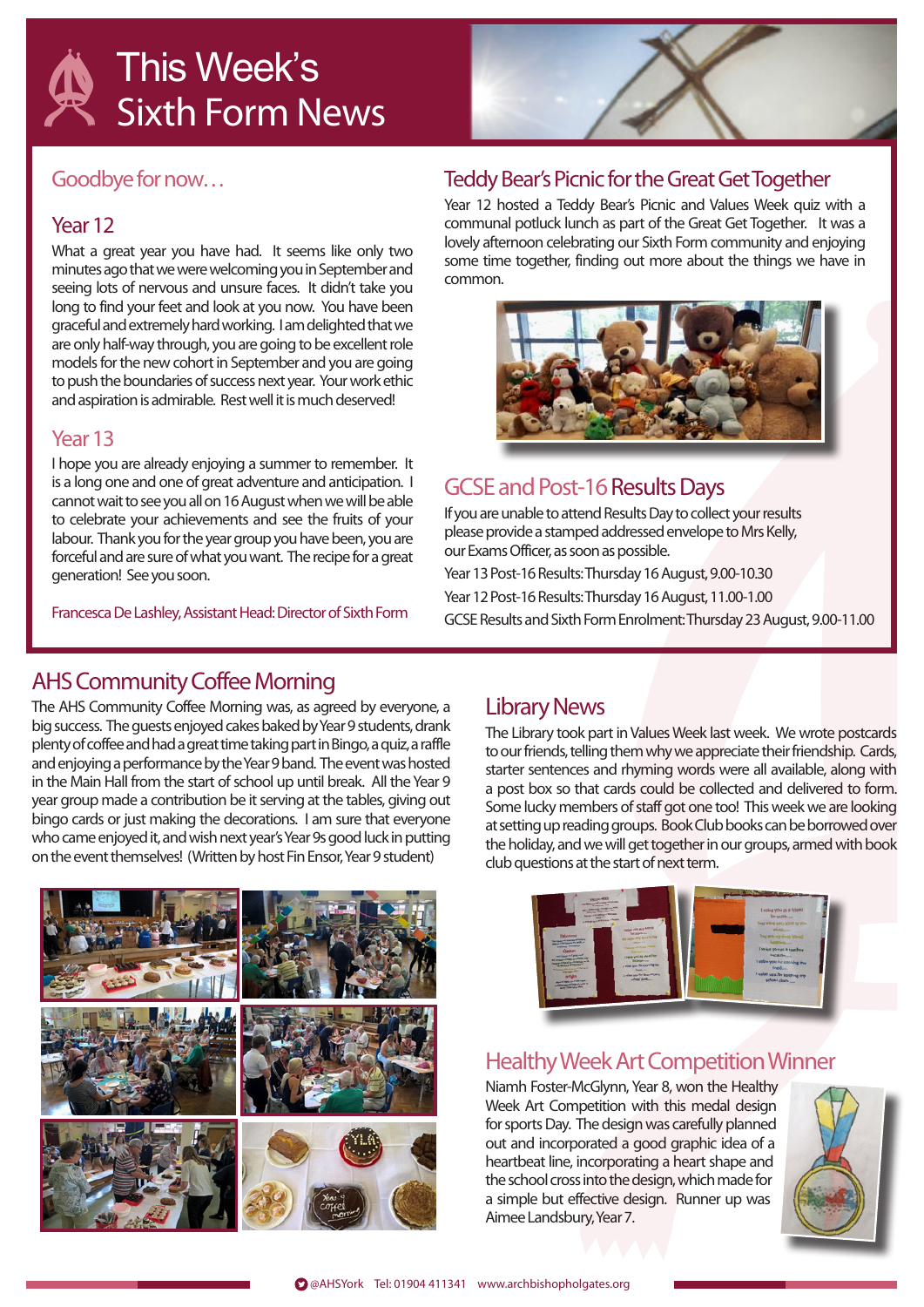

## Criminal Law Workshop, Leeds Law School



Huge congratulations to those Year 10 and 12 students who took part in the Criminal Law Workshops with Leeds Law School last week. The students were a credit to their teachers and the school, and were very entertaining when they performed their own mock trials and acted as Judge, Jury, Barristers and Witnesses in a (mock) criminal trial of a young man accused of attempted murder. The Law School reported that the students were fantastic on both days and were impressed by their knowledge and understanding of the legal process, as well as the efforts they went to in getting 'trial ready'. It's safe to say the students got lots out of it too – an opportunity to get to grips with the intricacies and delicacies of criminal law. It's worth mentioning that their acting skills were superb and that many of them seemed to relish the opportunity to act as legal professionals a la Suits!

PLEASE SHARE: If you would like to share students' achievements in the community with us, then please email jsissons@ archbishopholgates.org. It's always nice to celebrate what students are accomplishing outside of school

## Sports Corner

#### **Rounders**

The Year 7 Rounders team had their last match of the summer against Fulford this week. They played two games, winning one match by 2 rounders and narrowly missing out by 0.5 rounders in the second. Fantastic effort from all the girls. Significant progress made by all. Star player of the games, Caitlin Calvert, for her consistency when batting. Well Done Ladies.'

## **Tennis**

A special mention to the Barnard brothers, Hugo & Theo, in Year 7, who have been fantastic representing the school tennis team this year. Not only have they performed well, but they constantly display the school values each time they set foot on the court. Well done boys.





#### **Football**

Elen Valentine was at Queen Ethelburga's School this week watching England v Republic of Ireland U18 match as part of her football development. Not only did she gain valuable experience, she also got to meet the one and only ex England footballer, Philip Neville.





**Dance** 

Grace Bruce completed her 5th dance show, held at Joseph Rowntree's Theatre with "Just Dance" Well done Grace.





Community: a group of people living in the same place or having a particular characteristic in common.

#### OF THE WEEK **Tweet**

@AHS\_Reception: York Food Bank have just collected our last food collection for this school year. Many thanks to all those who have donated throughout this term.